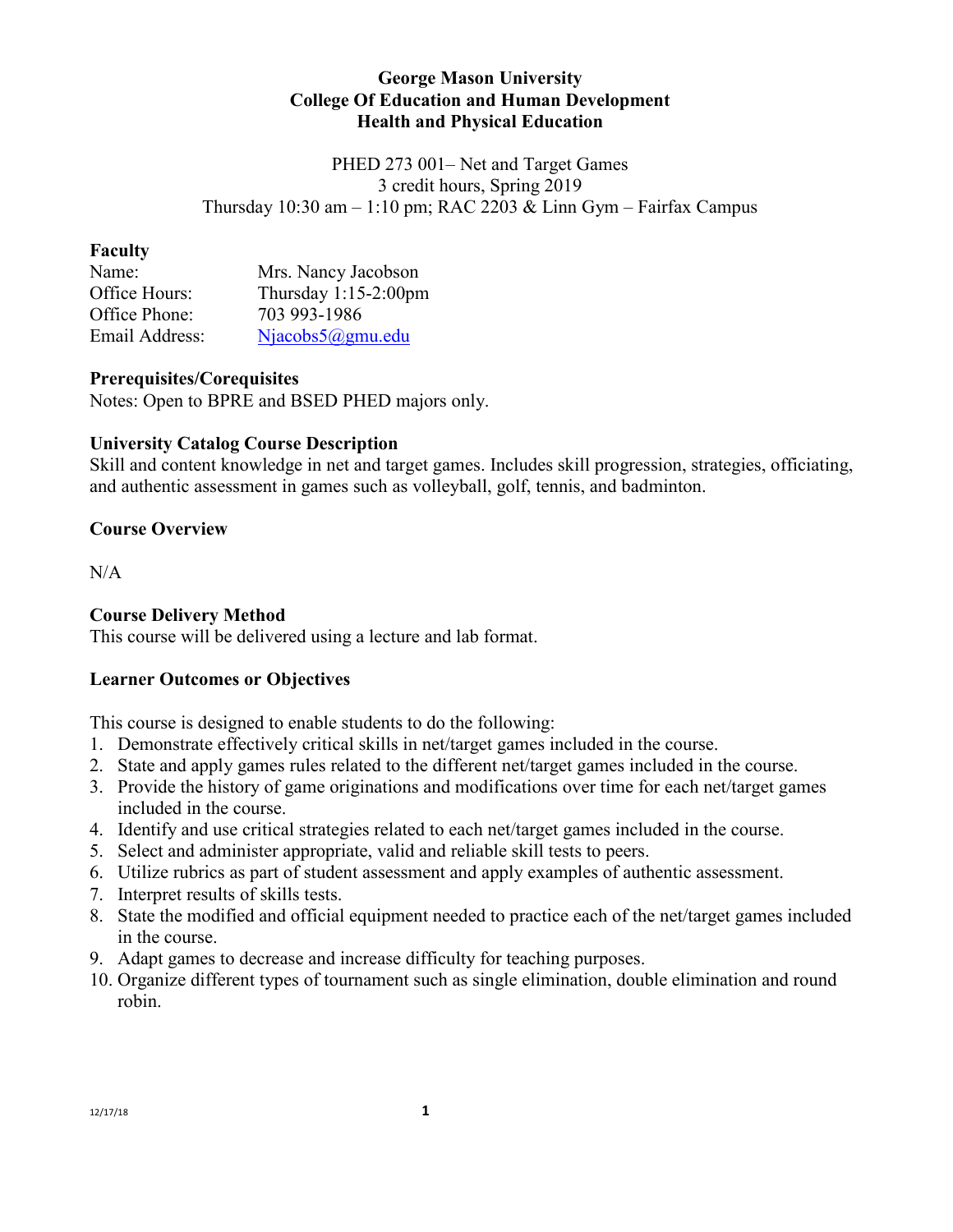## **Professional Standards**

Further, upon completion of this course, students will meet the following professional accreditation standards:

National Standards For Initial Physical Education Teacher Education(2017), SHAPE America.

| Standard 1: Content and       | Physical education candidates1 demonstrate an understanding of          |
|-------------------------------|-------------------------------------------------------------------------|
| Foundational Knowledge        | common and specialized content, and scientific and theoretical          |
|                               | foundations for the delivery of an effective preK-12 physical education |
|                               | program                                                                 |
| Standard 2: Skillfulness and  | Physical education candidates are physically literate individuals who   |
| <b>Health-Related Fitness</b> | can demonstrate skillful performance in physical education content      |
|                               | areas and health-enhancing levels of fitness.                           |
| Standard 3: Planning and      | Physical education candidates apply content and foundational            |
| Implementation                | knowledge to plan and implement developmentally appropriate             |
|                               | learning experiences aligned with local, state and/or SHAPE             |
|                               | America's National Standards and Grade-Level Outcomes for K-12          |
|                               | Physical Education through the effective use of resources,              |
|                               | accommodations and/or modifications, technology and metacognitive       |
|                               | strategies to address the diverse needs of all students.                |
| Standard 4: Instructional     | Physical education candidates engage students in meaningful learning    |
| Delivery and Management       | experiences through effective use of pedagogical skills. They use       |
|                               | communication, feedback, technology, and instructional and              |
|                               | managerial skills to enhance student learning.                          |
| Standard 5: Assessment of     | Physical education candidates select and implement appropriate          |
| <b>Student Learning</b>       | assessments to monitor students' progress and guide decision making     |
|                               | related to instruction and learning.                                    |
| Standard 6: Professional      | Physical education candidates demonstrate behaviors essential to        |
| Responsibility                | becoming effective professionals. They exhibit professional ethics and  |
|                               | culturally competent practices; seek opportunities for continued        |
|                               | professional development; and demonstrate knowledge of                  |
|                               | promotion/advocacy strategies for physical education and expanded       |
|                               | physical activity opportunities that support the development of         |
|                               | physically literate individuals.                                        |

#### **Recommended texts**

Graham, George. Holt/Hale, Shirley Ann. Parker, Melissa 2012. *Children Moving 9th Edition*. New York, NY: McGraw Hill.

#### **Course Performance Evaluation**

Students are expected to submit all assignments on time in the manner outlined by the instructor (e.g., Blackboard, Tk20, hard copy).

Students are solely responsible for submitting assignments on time and for obtaining any class information from classmates on lecture notes, updates, changes of calendar and handouts due to absences.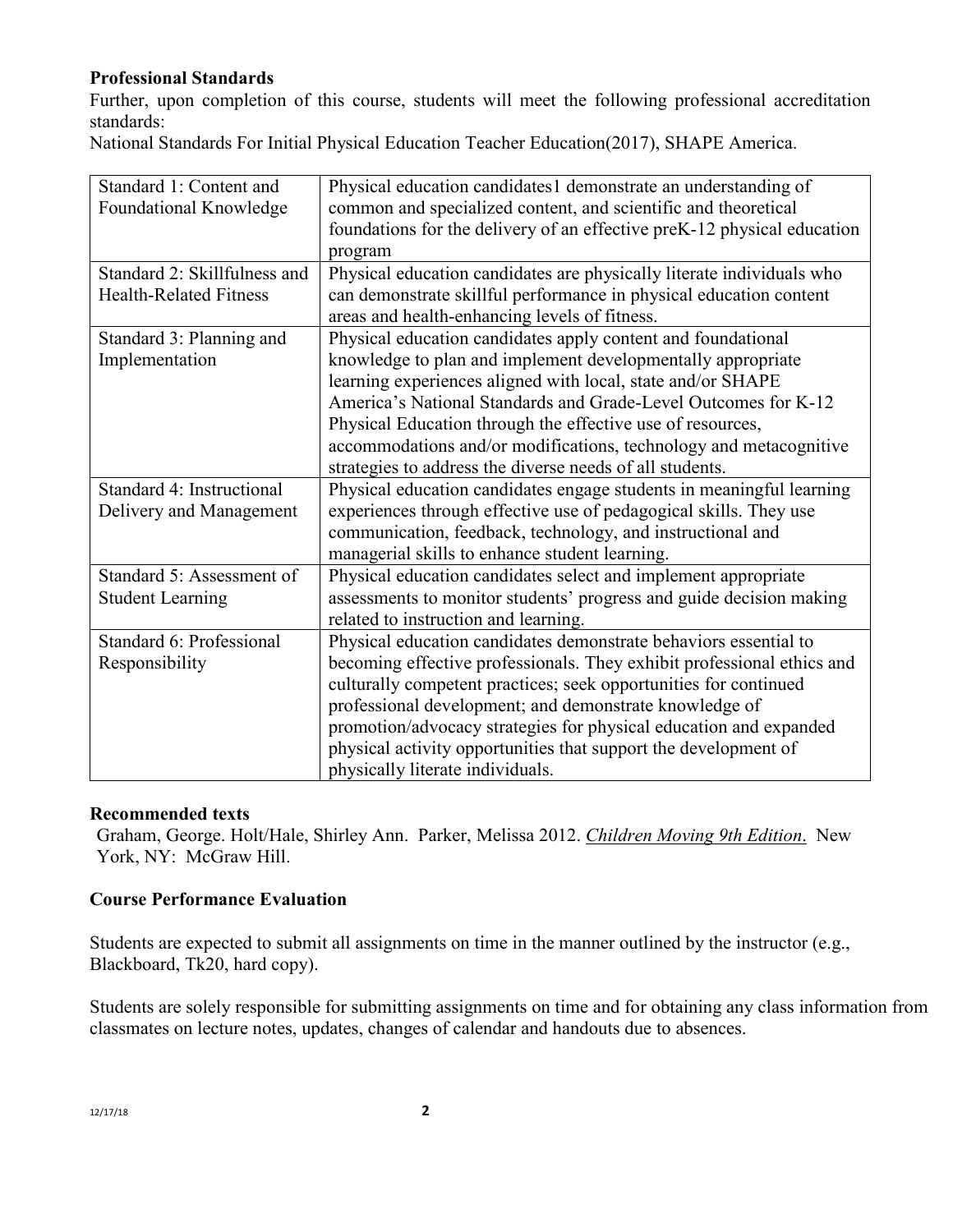Assignments and tests must meet deadlines or no credit is earned. Computer and printer failures are not excused. Advance approval from the professor is needed for exceptions. Only extreme emergencies and university-sponsored functions are exempt from this policy.

Your GMU email address and Blackboard (//blackboard.gmu.edu) are required in this class. You will retrieve assignments and course materials from these sites. Individual assignments are graded on the point basis designated in parenthesis.

## **Assignments and/or Examinations**

Requirement #1 - Sport Specifications Informational Worksheets & Out of Class Activities **(8)**  $[20\%]$  200 points = 20 points each

Sport Specifications Informational Worksheets for each net and target activity we will cover are located on *Blackboard*.

- Worksheets should be completed prior to each introductory class lecture of that specific activity. [See *Tentative Class Schedule* - due dates noted].
- Worksheets will receive partial credit after lecture has begun! Tardy worksheets will receive further partial credit. If you expect to be absent, it is your responsibility to turn in the worksheets prior to class.
- You are on your honor to complete each worksheet in preparation for lesson to be covered. Worksheets are not intended to be "busy work" but an overall preparation for upcoming lessons/lectures, to reinforce class topics as well as something you could refer to in the future.
- **Out of Class Required Activities:**
- $\checkmark$  Each student will play a minimum of 9-hole round of golf at a reputable golf course [not miniature golf!] and keep score. Upon completion, student will submit their scorecard issued by the golf course to suit the requirement.
- $\checkmark$  Each student will bowl 3 games at a reputable bowling establishment and keep score [Score] sheets will be available on Blackboard for use during activity]. Upon completion, student will submit their score sheet as well as some official paperwork indicating the bowling establishment [score sheet from the establishment, computer printout of games scores, etc.] to suit the requirement.

**You are on your honor to complete each activity in a professional manner. Have fun, learn and bear in mind that you are a patron, future physical educator and representative of Mason CEHD RHT.**

# **Requirement #2** - Mid-Term Exam [10%] 100 Points

• Multiple-choice, comprehensive to include classroom lecture, discussion, worksheets, above requirements & text reading references.

**Requirement #3** Related Critical Elements Activity Group Presentation [10%] 100 points **-** Each student in their assigned Critical Element Skill group will develop and present an assigned skill or activity themed presentation that relates to their assigned Critical Elements

• Each group member will prepare & present one presentation using the criteria observed and experienced from the model presentation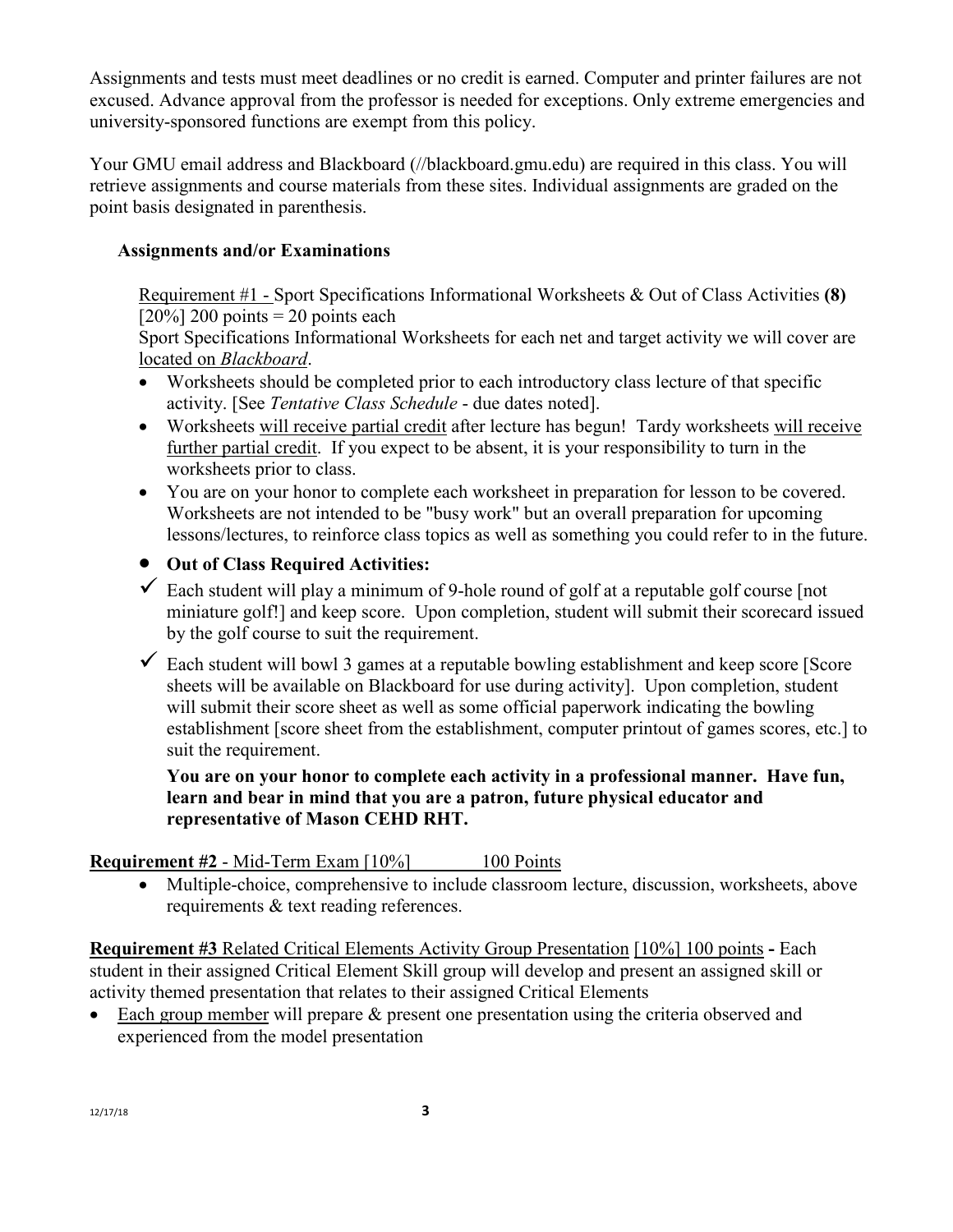- Skill or Activity Themed Presentation Choices Ideas for related activities could be taken from related texts, books, pecentral.com, or any suitable resource with credit to the source (or create your own)
- Student presenting is responsible for ALL aspects of the presentation [specific information will be reviewed during class]

#### **General Presentation Information**

Presentation and development of an activity:

- Example a lead-up activity, practice/drill or progressive game (presentation objectives should relate to skill criteria assigned)
- Make constant referrals/cues during your presentation of your activity's relevance to the assigned skill
- As you plan, develop presentations/lessons to insure maximum on-task time/participation/activity time for each student - *strive for maximum student involvement.*
- Be creative, innovative, and resourceful as you plan and implement the presentation.
- Assigned presentation groups and activity will be distributed during second or third class session
- Your presentation group will teach lesson to remainder of class.
- There is no set time frame for presentations quality presentations are expected

## **Requirement #4** Motor Skills Development [10%] 100 points

As pre-service teachers and future physical educators, you should have developed or will develop the critical elements needed to present the basic skills of the activities involved with this course. You will be assessed throughout this course on the motor skills relative to volleyball, tennis, badminton, table tennis, bowling and golf. *Students not reaching the competency level will be given an incomplete and will be given a specific time frame and guidance to improve their motor skills. This could include intense practice and/or enrolling in an activity class that reinforces and improves the skills to the indicated competency level. At that time, student will be re-evaluated for their motor skill. If student does not reach the competent level, student will receive and F and will need to retake the course.* Rubric located on Blackboard.

## **Requirement #5** FINAL EXAM Written Objectives [20%] 200 Points

• Multiple-choice, comprehensive to include classroom lecture, discussion, worksheets, above requirements & text reading references.

## • **Other Requirements**

Participation [20%] - 200 pts (14.28 points/class attended) - Rubric located on *Blackboard*

- Attendance at all classes is expected. This is a hands-on, participatory course you expected to be in attendance. Absenteeism will be reflected in one's final grade.
- Based on quality and quantity of daily participation, behavior, attitude, individual growth and group work in all classes.
- Class periods have been arranged into discussion and activity sessions. **Please be sure to come prepared to each class period dressed and ready for active participation in a variety of activities.**
- **Based on assignments of various kinds related to readings, discussions and** questions/issues.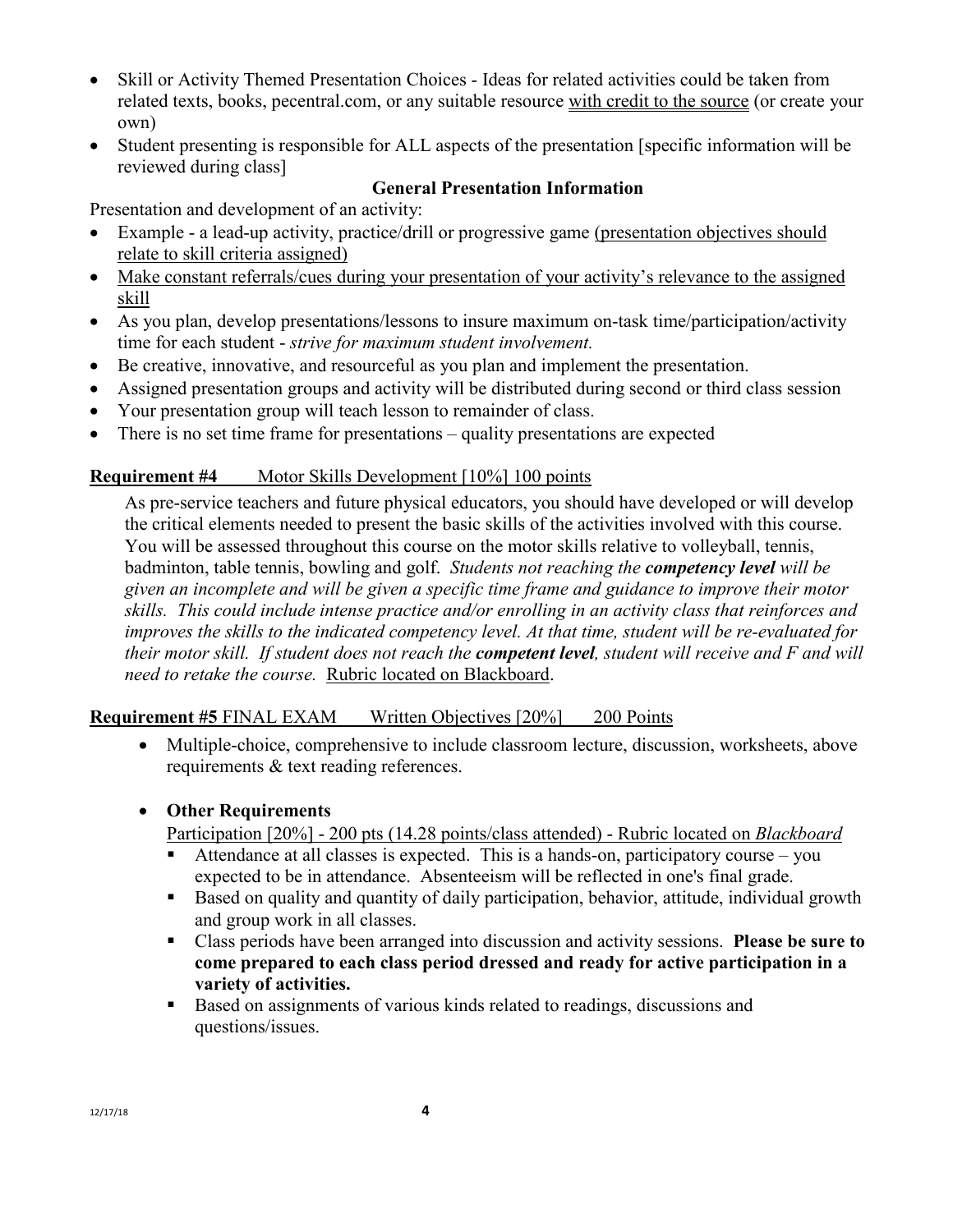Overview:

| <b>TOTAL</b>                                                       |                                                    |            |            | 100% 1000 Points |
|--------------------------------------------------------------------|----------------------------------------------------|------------|------------|------------------|
| $\checkmark$ Final Exam                                            |                                                    | <b>20%</b> | 200        |                  |
| $\checkmark$ Motor Skills Development                              |                                                    | 10%        | 100        |                  |
| $\checkmark$ Related Critical Elements Activity Group Presentation |                                                    | 20%        | <b>200</b> |                  |
| $\checkmark$ Worksheets [8]                                        |                                                    | 20%        | - 200      | 25 each          |
| $\checkmark$ Mid Term                                              |                                                    | $10\%$     | <b>100</b> |                  |
| $\checkmark$ Participation [15 class]                              | 20% 200 Points Attendance = 13.33 points per class |            |            |                  |

# **Grading (***Rubrics for each assignment noted above are definitively displayed on Blackboard site)*

| $A = 94-100\%$      | $940 - 1000$ | $C_{\pm} = 77 - 79\%$             | 770 - 799   |
|---------------------|--------------|-----------------------------------|-------------|
| $A = 90-93\%$       | $900 - 939$  | $C = 74-76%$                      | 740 - 769   |
| $B_{+} = 87 - 89\%$ | $870 - 899$  | $C_{-}$ = 70-73                   | 700 - 739   |
| $B = 84-86%$        | $840 - 869$  | $D = 60-69\%$                     | $600 - 699$ |
| $B - 80 - 83\%$     | $800 - 839$  | $F = I$ ess than 60% 599 and less |             |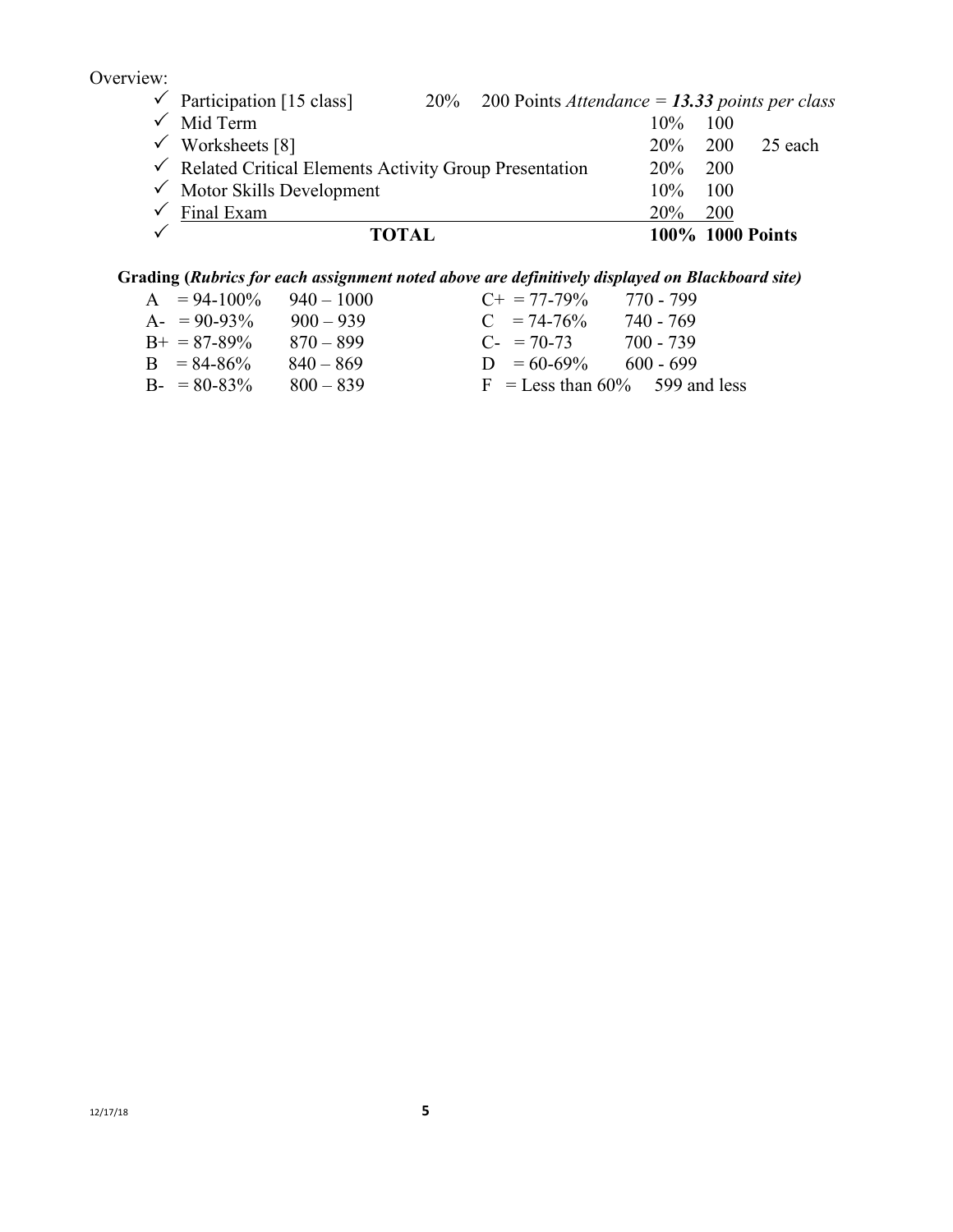# **Class Schedule PHED 273 Agenda - Spring 2019**

| Note: Faculty reserves the right to alter the schedule as necessary, with notification to students. |  |                                           |  |                                                     |
|-----------------------------------------------------------------------------------------------------|--|-------------------------------------------|--|-----------------------------------------------------|
| Date                                                                                                |  | Topics                                    |  | <b>READINGS/ASSIGNMENTS DUE</b>                     |
|                                                                                                     |  | Introduction – Class protocols, Review of |  | Volley/Striking Skills - Volleyball Activity Refere |

|                                | L | Introduction - Class protocols, Review of                   | Volley/Striking Skills - Volleyball Activity Reference<br>A         |  |
|--------------------------------|---|-------------------------------------------------------------|---------------------------------------------------------------------|--|
|                                |   | Syllabi/Agenda                                              | Material located on Blackboard                                      |  |
|                                | L | Net Games [pp] - Locomotor Travel/Space Awareness,          |                                                                     |  |
|                                |   | Effort & Relationships Skills - Graham's Wheel              |                                                                     |  |
|                                | L | Sport to Skill - Graham's Wheel [C] - Instructional Skill   |                                                                     |  |
| -1<br>1/24                     |   | Themes                                                      |                                                                     |  |
| <b>Striking</b>                | L | Worksheet Req. review (Activity, Skill) – procedure,        |                                                                     |  |
| <b>Skills</b>                  |   | expectations                                                |                                                                     |  |
|                                | A | Equipment Preparation - set up standards in Cage Gym -      |                                                                     |  |
|                                |   | set up teams                                                |                                                                     |  |
|                                | A | Sample Progression of Activities that lead up to            |                                                                     |  |
|                                |   | Volleyball [activity]                                       |                                                                     |  |
|                                | A | Related activity - Rally Volleyball                         |                                                                     |  |
|                                | L | Curriculum Overview/Review - ES, MS, HS                     | Volley/Striking Skills - Volleyball Activity Reference<br>1.        |  |
|                                | L | Visual Tracking [pp]                                        | Material located on Blackboard                                      |  |
| $\mathbf{2}$                   | L | Related Critical Elements (Striking) Review                 |                                                                     |  |
| 1/31<br><b>Striking</b>        | A | Equipment Preparation - set up standards in Cage Gym -      |                                                                     |  |
| <b>Skills</b>                  |   | set up teams                                                |                                                                     |  |
|                                | A | Related Critical Elements (Striking) ACTIVITY DEMO          |                                                                     |  |
|                                | A | Related activity - Rally Volleyball                         |                                                                     |  |
|                                | L | Sample Progressive activities & modifications to            | Volley/Striking Skills - Volleyball Activity Reference<br>$\bullet$ |  |
|                                |   | Volleyball                                                  | Material located on Blackboard                                      |  |
|                                | L | Timed Games/Activities [pp]                                 | Related Critical Elements (Striking) ACTIVITY Group<br>A            |  |
| 3<br>2/7                       | L | Related Critical Elements (Striking) Review - Striking      | Presentation                                                        |  |
| <b>Striking</b>                |   | <b>Skills Critical Elements</b>                             |                                                                     |  |
| <b>Skills</b>                  | A | Related activity - overhead, forearm pass drill, "Serve     |                                                                     |  |
|                                |   | Em Up", "Crazy Volleyball", "Score-Score-Score"             |                                                                     |  |
|                                | A | Teaching game rules, scoring and rotational procedure       |                                                                     |  |
|                                | L | Net Sport Specifications Volleyball worksheet review        | Volley/Striking Skills - Volleyball Activity Reference<br>$\bullet$ |  |
|                                | L | In class activity - development of a Round Robin            | Material located on Blackboard                                      |  |
| 4                              |   | Tournament                                                  | Net Sport Specifications Volleyball worksheet due<br>L              |  |
| 2/14                           | A | Distribute Volleyball activity groups - Related activity,   |                                                                     |  |
| <b>Striking</b>                |   | drills & progressions, teaching game rules, scoring and     | Assessment Practice for students during Round Robin<br>A            |  |
| <b>Skills</b>                  |   | procedure                                                   | Tournament [& Wallyball?]                                           |  |
|                                | A | Team Play procedures/expectations                           |                                                                     |  |
|                                | A | Heart Rate Volleyball                                       |                                                                     |  |
|                                | L | <b>Underhand Toss Specifications Bocce Ball, Horseshoes</b> | Throwing & Catching / Bowling Activity Reference<br>$\bullet$       |  |
|                                |   | & Bowling worksheet review                                  | Material located on Blackboard                                      |  |
| 5                              | L | Related Critical Elements (T/C) Review                      | Underhand Toss Specifications Bocce Ball, Horseshoes &<br>L         |  |
| 2/22                           | A | Bowling - Related activity, drills & progressions,          | <b>Bowling worksheet due</b>                                        |  |
| <b>Target</b><br><b>Skills</b> |   | teaching game rules, scoring and procedure                  | Related Critical Elements (T/C) ACTIVITY Group<br>A                 |  |
|                                |   |                                                             | Presentation                                                        |  |
|                                |   |                                                             |                                                                     |  |
|                                | L | Sample Progression of Activities that lead up to Bowling    | Throwing & Catching / Bowling Activity Reference<br>A               |  |
| 6                              |   | [activity]                                                  | Material located on Blackboard                                      |  |
| 2/28<br><b>Target</b>          | A | Group Activity – Design Target Activity [with guided        |                                                                     |  |
| Skills                         |   | prep] - Bocce Ball, Horseshoes, Disc, "creative" - that     |                                                                     |  |
|                                |   | includes activity rules, scoring and procedures             |                                                                     |  |
| $\overline{7}$                 | L | Related Critical Elements (LHI) Review                      | L<br>Throwing & Catching / Bowling Activity Reference               |  |
| 3/7                            | A | Group Developed LHI Target Activity [with guided prep]      | Material located on Blackboard                                      |  |
| <b>Target</b>                  |   | - golf, croquet, "creative" - that includes activity rules, |                                                                     |  |
| <b>Skills</b>                  |   | scoring and procedures                                      | Mid-term Exam                                                       |  |
| LHI                            |   |                                                             |                                                                     |  |
| 12/17/18                       |   | 6                                                           |                                                                     |  |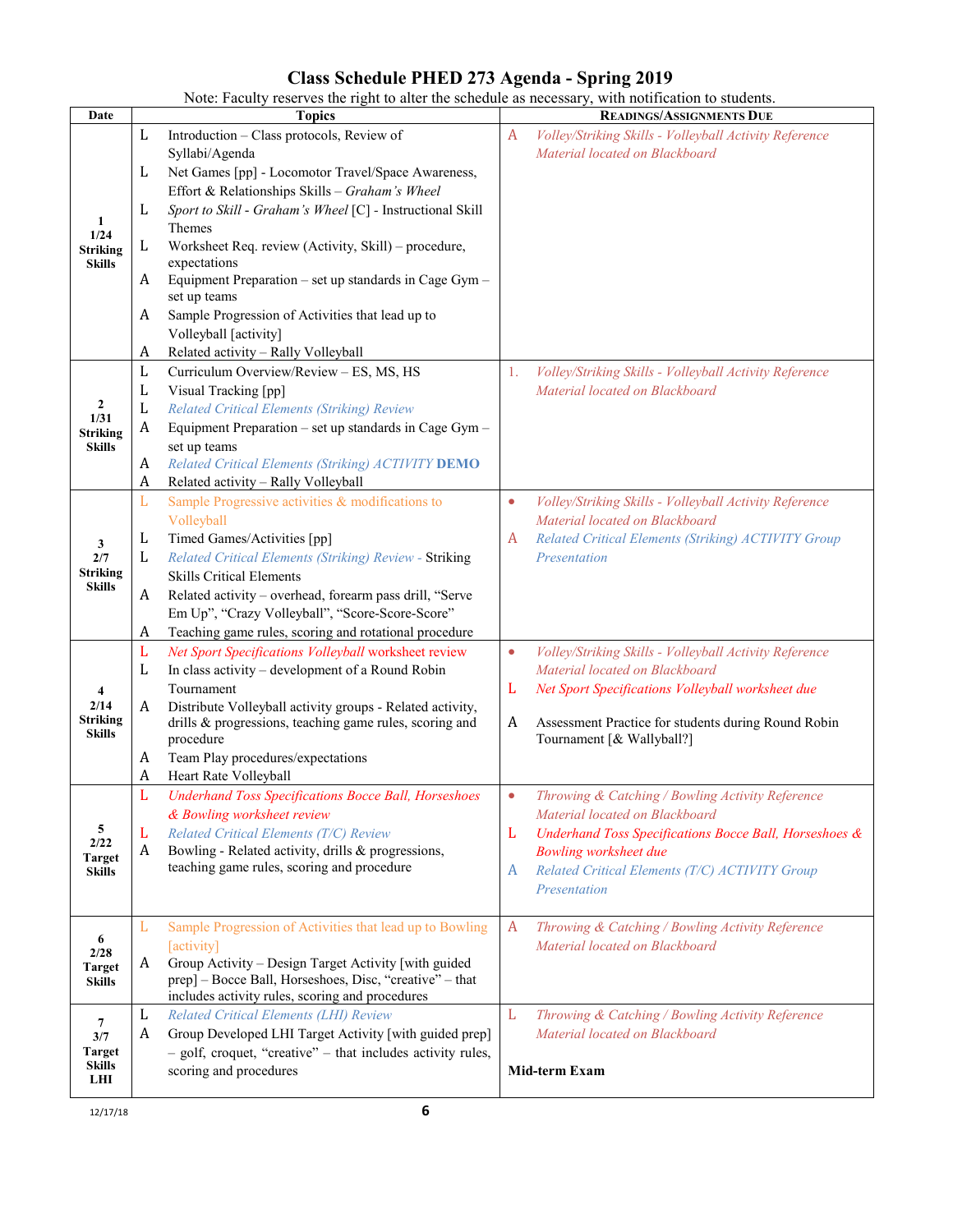| 3/14                                                       | <b>Spring Break</b> |                                                                                                                                                                                                                                                                                                           |                             |                                                                                                                                                                                                                                                                         |  |
|------------------------------------------------------------|---------------------|-----------------------------------------------------------------------------------------------------------------------------------------------------------------------------------------------------------------------------------------------------------------------------------------------------------|-----------------------------|-------------------------------------------------------------------------------------------------------------------------------------------------------------------------------------------------------------------------------------------------------------------------|--|
| 8<br>3/21<br><b>Target</b><br><b>Skills</b><br>LHI         | L<br>L<br>A         | Target Game Specification - Golf worksheet review<br>Sample Progression of Activities that lead up to Golf<br>[activity]<br>Golf - Guest Presenter Tim Weaver                                                                                                                                             | A<br>A                      | Target Game Specification - Golf worksheet due<br>Related Critical Elements (LHI) ACTIVITY                                                                                                                                                                              |  |
| 9<br>3/28<br><b>Target</b><br><b>Skills</b><br><b>SHI</b>  | L<br>L<br>A         | Related Critical Elements (SHI) Table Tennis, Pickleball<br>Review<br>Net Sport Specifications Tennis, Table Tennis, Pickle-<br><b>ball</b> worksheet review<br>Related activity, drills & progressions - Pickle-ball &<br>Table Tennis - grip, rally, strokes, ready position                            | $\bullet$<br>$\bullet$<br>A | Short Handled Implements / Tennis, Table Tennis, Pickle-<br>ball Reference Material located on Blackboard<br>Net Sport Specifications Tennis, Table Tennis, Pickle-ball<br>worksheet due<br>Related Critical Elements (SHI) Table Tennis, Pickleball<br><b>ACTIVITY</b> |  |
| 10<br>4/4<br><b>Target</b><br><b>Skills</b><br>SHI         | L<br>L<br>A         | Net Sport Specifications Tennis, Badminton, Table<br>Tennis, Pickle-ball worksheet review<br>Related Critical Elements (SHI) Badminton Review<br>Badminton & Table Tennis - drills & progressions,<br>teaching game rules, scoring and procedure                                                          | $\bullet$<br>٠<br>A         | Short Handled Implements / Badminton Reference<br>Material located on Blackboard<br>Net Sport Specifications Tennis, Badminton, Table<br>Tennis, Pickle-ball worksheet due<br>Related Critical Elements (SHI) Badminton ACTIVITY                                        |  |
| 11<br>4/11<br><b>Target</b><br><b>Skills</b><br><b>SHI</b> |                     |                                                                                                                                                                                                                                                                                                           | $\bullet$                   | Short Handled Implements / Tennis, Table Tennis, Pickle-<br>ball Reference Material located on Blackboard                                                                                                                                                               |  |
| 12<br>4/18<br><b>Target</b><br>Skills<br><b>SHI</b>        | L<br>A              | Net Sport Specifications Tennis, Badminton, Table<br>Tennis, Pickle-ball worksheet review<br>Tennis - grip, volley, ground strokes, ready<br>$\circ$<br>position, serve<br>Distribute activity pairings $-$ drills & progressions,<br>procedures, expectations, Tennis Singles/Doubles Play -<br>On court | $\bullet$                   | Net Sport Specifications Tennis, Badminton, Table<br>Tennis, Pickle-ball worksheet due                                                                                                                                                                                  |  |
| 13<br>4/25<br><b>Target</b><br><b>Skills</b><br>SHI        | A                   | Tennis Guest Presenter on court - Doug Kegerreis                                                                                                                                                                                                                                                          | A                           | Guest Presenter on court                                                                                                                                                                                                                                                |  |
| 14<br>5/2<br><b>Target</b><br><b>Skills</b><br>SHI         | L<br>A              | Sample Progression of Activities that lead up to Tennis<br>[activity]<br>In class activity – development of a Round Robin<br>Tournament<br>Distribute activity pairings - Tennis Singles/Doubles Play<br>$-$ On court                                                                                     | A                           | Assessment Practice for students during Round Robin<br>Tournament                                                                                                                                                                                                       |  |
|                                                            |                     | Final Exam 5/? Thursday 10:30 - 1:15 PM<br>$Kav$ , $nn =$ $Davron$ $noint$ <i>negaritation</i> $[on$ $Dl$ $ot$ $oout1$                                                                                                                                                                                    |                             | $I = I$ astura<br>$A = A$ of $\ddot{x}$                                                                                                                                                                                                                                 |  |

**Key:**  $pp = Power$  point presentation [on Blackboard]  $L = Lecture$   $A = Activity$ Course schedule may change with notification to students.